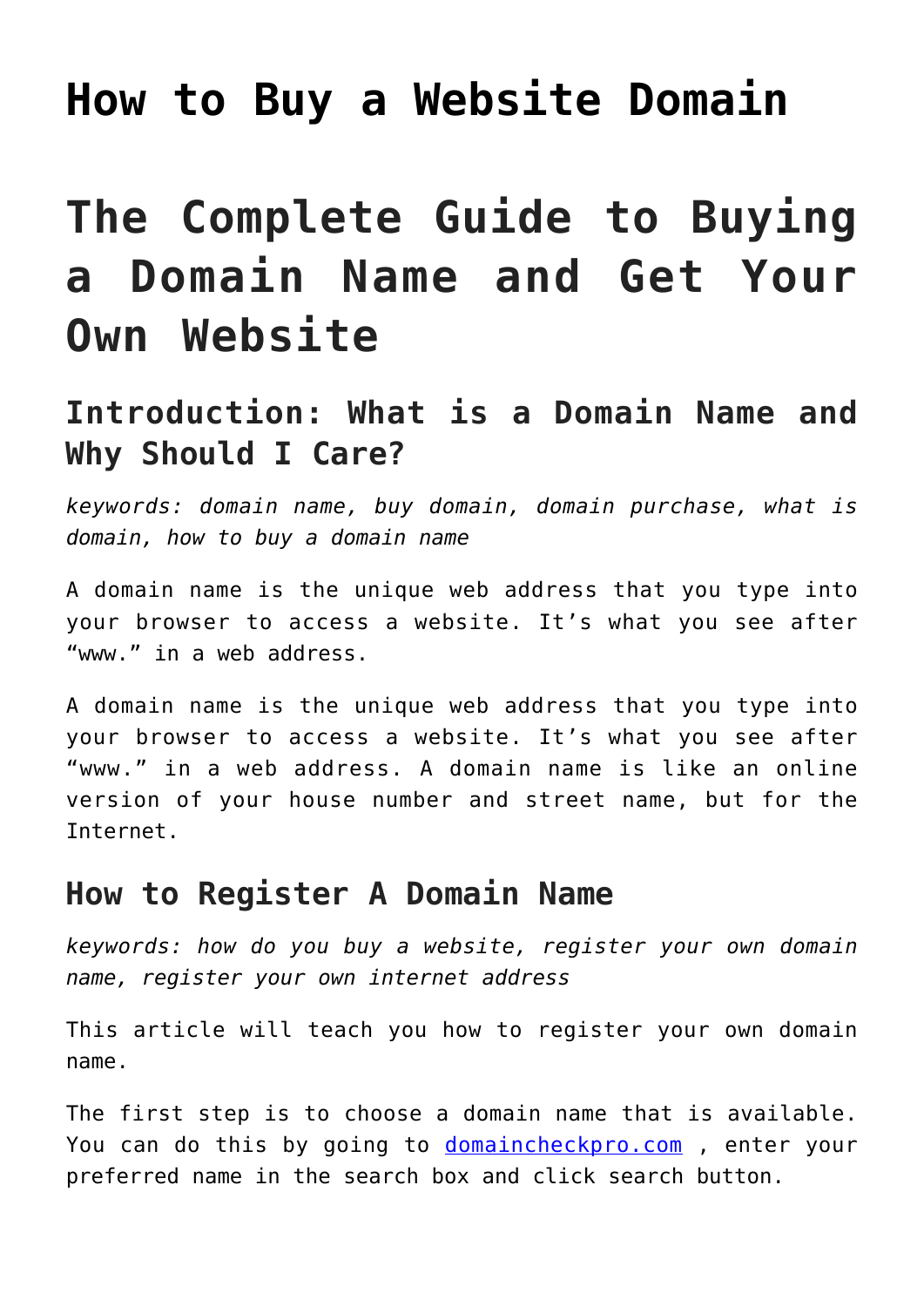#### [Click here to go to dmaincheckpro.com](https://domaincheckpro.com/)



2. Next, click the buy button to add your domain name to cart and purchase it.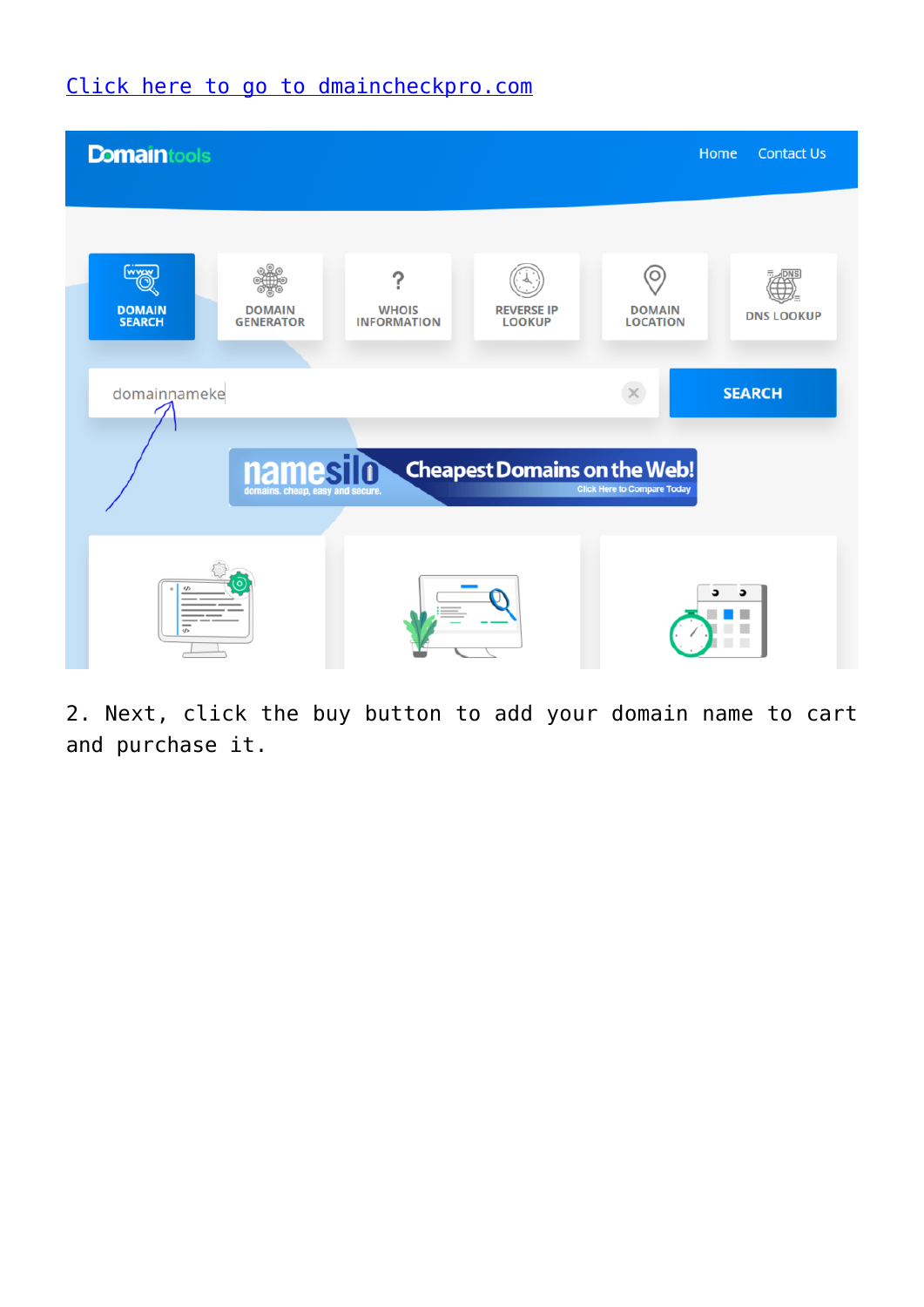| domainnameke                                          |              |            |                                                                           |           | <b>SEARCH</b> |
|-------------------------------------------------------|--------------|------------|---------------------------------------------------------------------------|-----------|---------------|
|                                                       | <b>names</b> |            | <b>Cheapest Domains on the Web!</b><br><b>Click Here to Compare Today</b> |           |               |
| Wow! This domain is still available for registration. |              |            |                                                                           |           |               |
| domainnameke.com / 13.99 USD                          |              |            | <b>BUY</b>                                                                |           |               |
| <b>+ POPULAR EXTENSIONS</b>                           |              |            | <b>+ DOMAIN SUGGESTIONS</b>                                               |           |               |
| domainnameke.org                                      | 9.99 USD     | <b>BUY</b> | domainnameke.com                                                          | 13.99 USD | <b>BUY</b>    |
| domainnameke.net                                      | 15.99 USD    | <b>BUY</b> | stocknameke.com                                                           | 13.99 USD | <b>BUY</b>    |

There are many registrars who provide this service, but some of the most popular ones are

- 1. [Namecheap](https://namecheap.pxf.io/ORLYon),
- 2. [NameSilo](https://www.namesilo.com/register.php?rid=a64c814vv)
- 3. GoDaddy .

Finally, when you purchase a hosting package, they will often include registration services as well.

### **What are some of the Best Websites To Purchase Domains From?**

*keywords: top domains to purchase from, best domains for sale*

There are plenty of websites that sell domains. Here are some of the best ones:

- 1. [Namecheap](https://namecheap.pxf.io/ORLYon)
- 2. [NameSilo](https://www.namesilo.com/register.php?rid=a64c814vv)